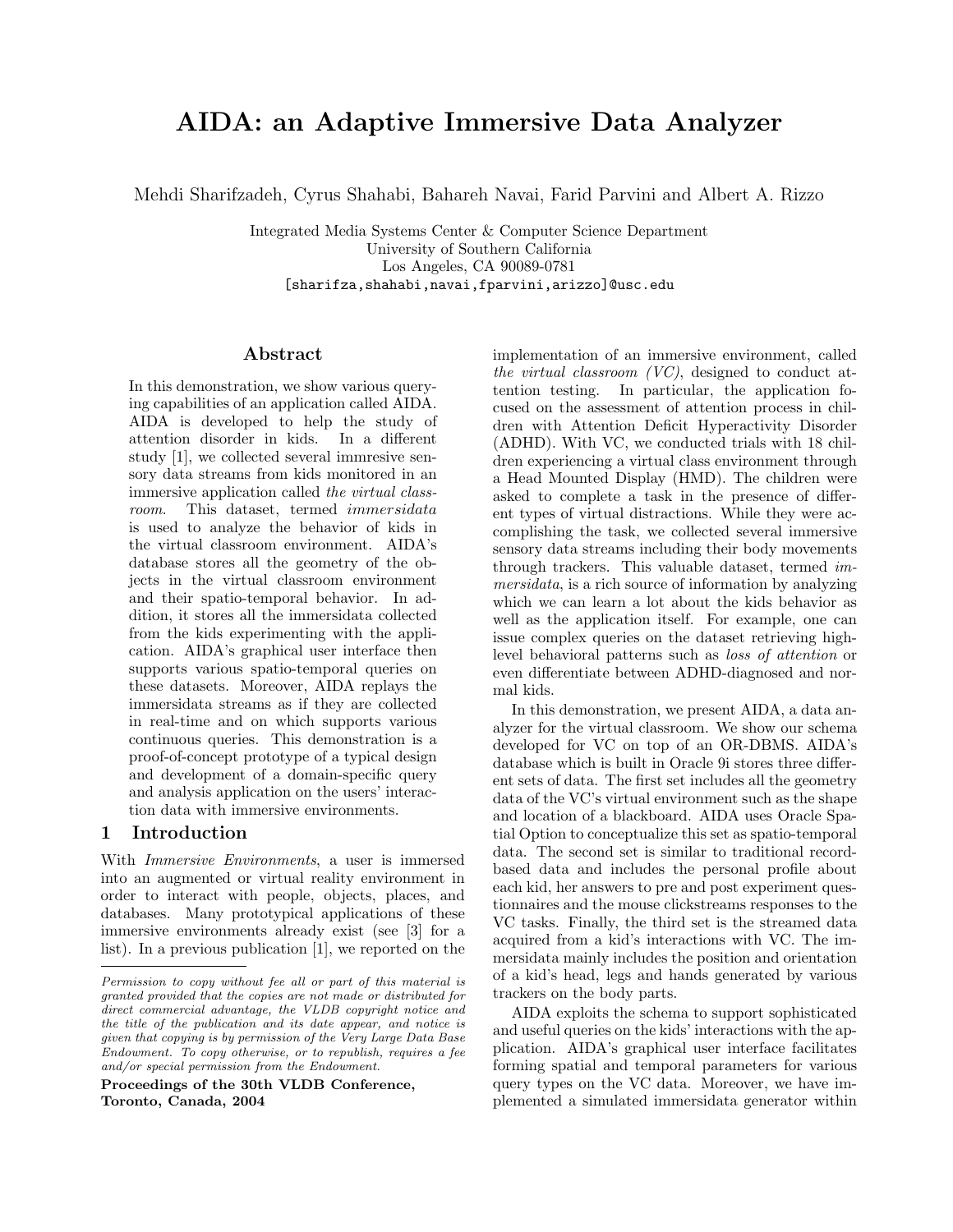AIDA. This simulator replays the kids' interactions with VC and the spatio-temporal behavior of its objects. Subsequently, AIDA supports online continuous queries on the corresponding data streams. The online query component of AIDA can be incorporated in a real-time query interface for VC. Furthermore, the support for online and *continuous* queries in AIDA provides useful inputs for the future feedback driven applications [3].

The remainder of the paper is organized as follows. Section 2 describes the virtual classroom application. Section 3 discusses AIDA's components, namely its database schema, queries and GUI. In Section 4, we describe research issues in immersive data query and analysis. Section 6 draws the conclusion.

# 2 The Virtual Classroom Application

The Virtual Classroom is an HMD virtual environment designed to test attention performance in normal children and those diagnosed with ADHD [1]. The objective of the application is to differentiate these two user groups by analyzing their performances within VC. The VC's virtual environment consists of a typical classroom with all common objects (e.g., desks and chairs). A typical VC task consists of alphabetic characters that are sequentially displayed on the blackboard with the child instructed to press a button when a particular letter pattern (e.g., an X preceded by an A) is seen. At the same time, a series of typical classroom distractions are systematically manipulated within VC. In addition to the attention response measures, trackers placed on the head, hands and legs monitor body movements of the child and stream the data continuously.

Upon collecting such immersidata over a series of trials, psychologists would like to be able to ask a variety of queries about the stored dataset. The queries can be as simple as: "Which distraction was present when a particular child missed a target?", to more complex queries such as "Automatically distinguish ADHD children from normal ones". We conducted a clinical trial using VC with 8 physician-referred ADHD and 10 nondiagnosed children and stored their interaction data in AIDA's database.

# 3 AIDA's Components

In this section, we first conceptualize the VC's data using an object-relational data model. This conceptual database design is included in the Stream Query Repository  $(SQR)^1$ , a repository of data stream schema and queries maintained as a resource for researchers in data streams. Then, we briefly discuss different query categories supported in AIDA. Finally, we describe the look and feel of our demonstration.

#### 3.1 Database Schema

We used the general schema proposed in [3] to design the database schema of AIDA. According to [3], the main components of an immersive environment are subject(s), *virtual space*, *actor objects* and a task objective, *mission*. We briefly define each in turn. **Sub**ject is a human character who performs a task in the environment. During the task performance, she interacts with virtual objects and/or other subjects in the environment. Virtual space is a simulation of real world generated using Virtual Reality (VR) techniques or Projected Videos. The space is defined as geometry of some static scene objects. These are static objects like chairs, desks and blackboard in the VC application. Actor objects are objects whose appearance or disappearance in the space or their changes in position during the system lifetime are main causes of the system events (e.g., characters displayed on the blackboard in VC). Mission is the task which a subject is asked to perform while immersed in the environment. Recognizing AX patterns is the main mission of VC.

Different entity types are required in order to describe different datasets generated by and maintained for an immersive environments such as VC. These datasets are categorized into three groups. The first group of entities conceptualizes various traditional datasets within VC. The conventional relational model would suffice to describe these datasets:

- Subjects <sid, age, gender, type> represents the subject(s) monitored within VC.
- OnlineInput $s^2$  <sid, time, response> includes subject's answers to the VC mission as mouse clickstreams.
- OfflineInput <sid, question, response> specifies subject's answer to off-line questionnaires before or after the VC mission.

The second group describes the spatial and temporal datasets. The object-relational model is used to describe these data types. For implementation purposes, an object-relational database with spatial and temporal extensions can be used. In this demonstration, we have used Oracle 9i with Oracle Spatial Option installed in order to store and query the VC's spatial datasets. Spatial, geometry and temporal aspects of objects are provided accurately by the rendering subsystem. The position attribute in the following entities is implemented as a SDO GEOMETRY data type in Oracle spatial cartridge:

- SceneObjects <soid, name, position> contains geometry of scene objects that constitute the virtual space (i.e., a classroom in VC).
- ActorObjects <aoid, name, type> are dynamic moving objects in the environment (e.g., a flying paper plane).
- $\bullet$  ObjectsTrajectory $_s$  <aoid, time, position> represents actor object movements.

<sup>1</sup>http://www-db.stanford.edu/stream/sqr.

 $2\overline{We}$  use the subscript s for the entities whose corresponding dataset is a data stream.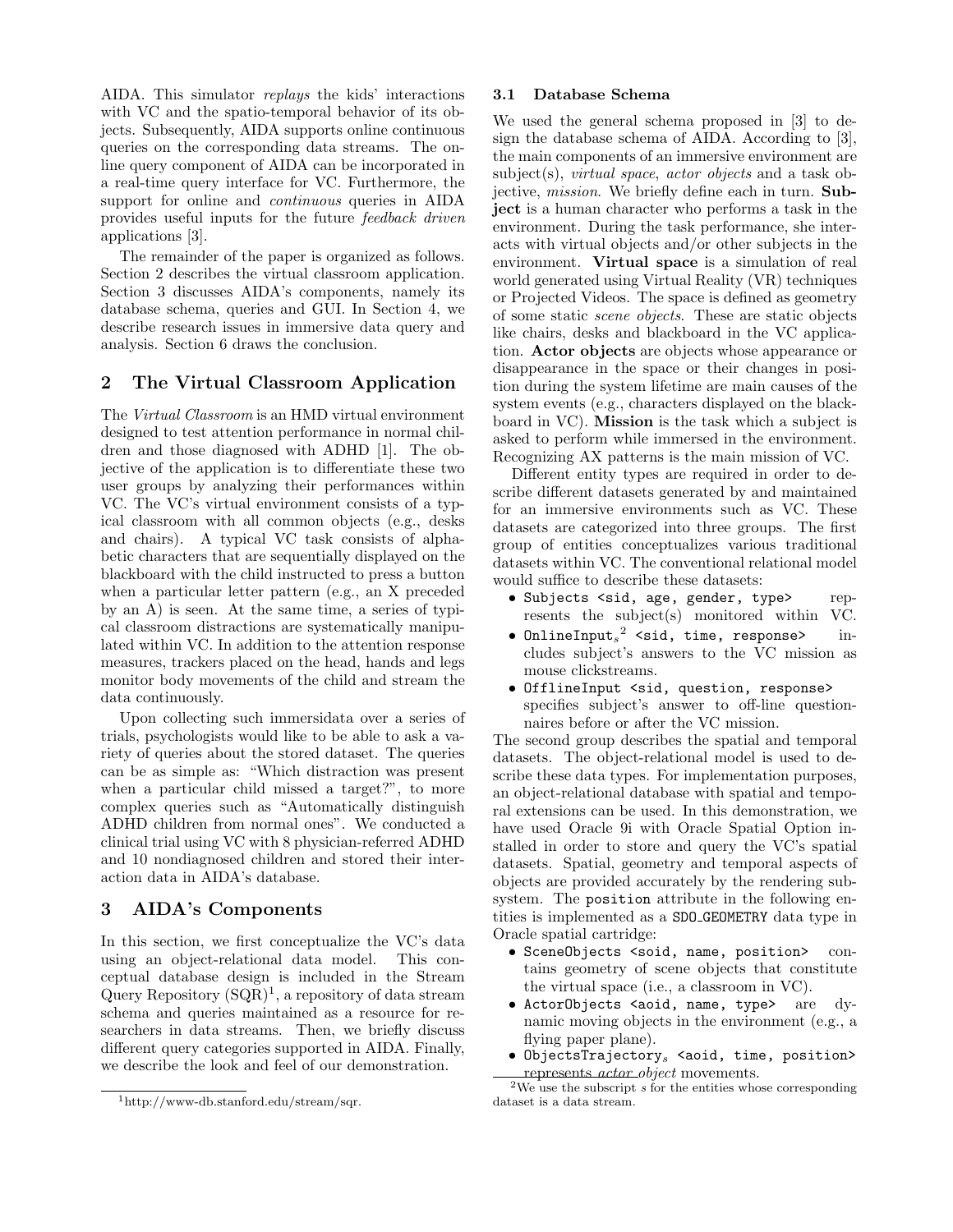|                                                                                                                   | Adaptive Immersive Data Analyzer                                                                                                                       |                                                                                                                                                                                                                                                                                                                      |
|-------------------------------------------------------------------------------------------------------------------|--------------------------------------------------------------------------------------------------------------------------------------------------------|----------------------------------------------------------------------------------------------------------------------------------------------------------------------------------------------------------------------------------------------------------------------------------------------------------------------|
|                                                                                                                   |                                                                                                                                                        | <b>Results:</b><br>$-1.9.4.5 - 7.7$<br>ы<br>$-0.985,1.589,3.548$<br>$-2.2.49 - 7.8$                                                                                                                                                                                                                                  |
| <b>Type of Query</b><br><b>Z</b> Temporal Queries<br>Spatial Queries<br>Continuous Queries                        | Select Time Range to Query:<br>Select the User to Query:<br>20<br>From:<br>ln<br>To:<br>A <sub>2</sub><br><b>Animate Head Movements</b><br>Query:<br>۰ | $-0.985, 1.588, 3.549$<br>$-2.3.5.1 - 7.8$<br>$-0.985,1.588,3.549$<br>$-2.3.4.9 - 7.8$<br>$-0.965.1.589.3.546$<br>$-2.2.4.4 - 7.7$<br>$-0.985, 1.59, 3.544$<br>$-2.0, 4.0, -7.8$<br>$-0.986, 1.591, 3.541$<br>$-1.9, 3.8, -7.5$<br>-0.966,1.592,3.54<br>$-1.9, 3.3, -7.4$<br>-0.966,1.592,3.538<br>$-1.9, 3.3, -7.4$ |
| Average Speed of<br>Head Angle Between<br>Show the number of clicks so far<br>Time between two consecutive clicks | Head<br>×<br><b>.</b><br><br>><br><b>Submit Query</b>                                                                                                  | 87<br>Time In Seconds: 6                                                                                                                                                                                                                                                                                             |

Figure 1: The main interface window of AIDA

The immersidata, conceptualizes data generated as a result of subject(s) interactions VC:

```
\bullet BodyPositions, \lesid, partId, time,
```
position, rotation> specifies the position of each part of the subject body as well as the rotation of the part with reference to a 3-D coordinate space. This information has been acquired during the mission through the trackers.

#### 3.2 Queries

We have implemented a rich set of queries to extract a subject behavior or search for patterns of interest from the subject's interactions with VC. Although AIDA is a specific data analyzer for the VC application but this interactive system supports various predefined queries which are common across different immersive environments. Below are some examples of the queries:

Subject behavior queries are focused on extracting relationships among her performance during the mission, her body movements and the events occurred in the environment. As an example, subject attention is a common behavioral concept that can be identified by analyzing subject's interactions. This concept is useful to evaluate the subject performance after a mission. We define subject attention based on whether she should have been distracted while performing a VC task or not. In our conceptual design for the VC application, appearance of an actor object within a certain distance of subject can potentially result in a distraction. If the subject has moved her head towards the object, a distraction has occurred.

Subject performance queries report the quality of her responses to the corresponding task while she was interacting with the environment components. One simple example is this query: "Grade the subject based on the number of correct button clicks and missed AX patterns".

Spatio-temporal range queries can retrieve components based on their both spatial and temporal dimensions. Different query types are identified in this category based on the definition of spatial or temporal range window. For one class of range queries in the form: Report all the objects with a distance more than d from the subject in the first 10 seconds of the mission, the temporal window has a fixed width. A different query is defined when temporal or spatial window size is the result of another query. For example, "Which actor objects were within a distance d of the subject during the times that she was looking to the left?"

Spatial/Temporal kNN queries<sup>3</sup> are specified with a temporal range and a kNN predicate on spatial dimensions or vice versa. An example of the implemented kNN queries is "Identify the 2 closest actor objects to the subject in the recent 20 seconds". We use spatial primitive functions provided by spatiotemporal databases for retrieving N nearest objects to a given object.

Spatial aggregate queries deal with abstractions of subject and/or object locations in space. For example, "What is the average speed of the subject's leg movement during the VC mission?" or "For each subject, report the total distance of her head movements". Temporal aggregate queries are specified by aggregating the temporal dimension of entities. For example, "What is the subject average response time to AX patterns?" or "What is the percentage of the times when subject was not looking at the blackboard during the whole mission period?"

### 3.3 Continuous Queries

We have built a simulated data stream generator within AIDA that replays the immersidata streams as if they are collected in real-time during the experimentation with the VC application. AIDA's stream mode addresses common stream processing challenges to answer continuous queries issued on the replayed immersidata streams.

We have implemented continuous version of the queries described in Section 3.2. With the stream mode, each query is assigned a sliding window parameter. An example of a continuous spatial aggregate query using a sliding window is "Continuously report the average speed of the subject's head movements during the recent 10 seconds.". The result helps to find the subject's specific disorders in the real environment. Likewise, a continuous behavior query helps to monitor the subject in real-time and direct her attention to the task. An example is "Show a warning when the subject is looking at the window.".

## 3.4 Graphical User Interface

AIDA is implemented in Java, using JDBC protocol for connecting to the back-end OR-DBMS. As it is shown in Figure 1, AIDA's user interface consists of several frames. In the upper left window, the immersive classroom as it is seen by the subject is mod-

<sup>3</sup>k-nearest neighbor search